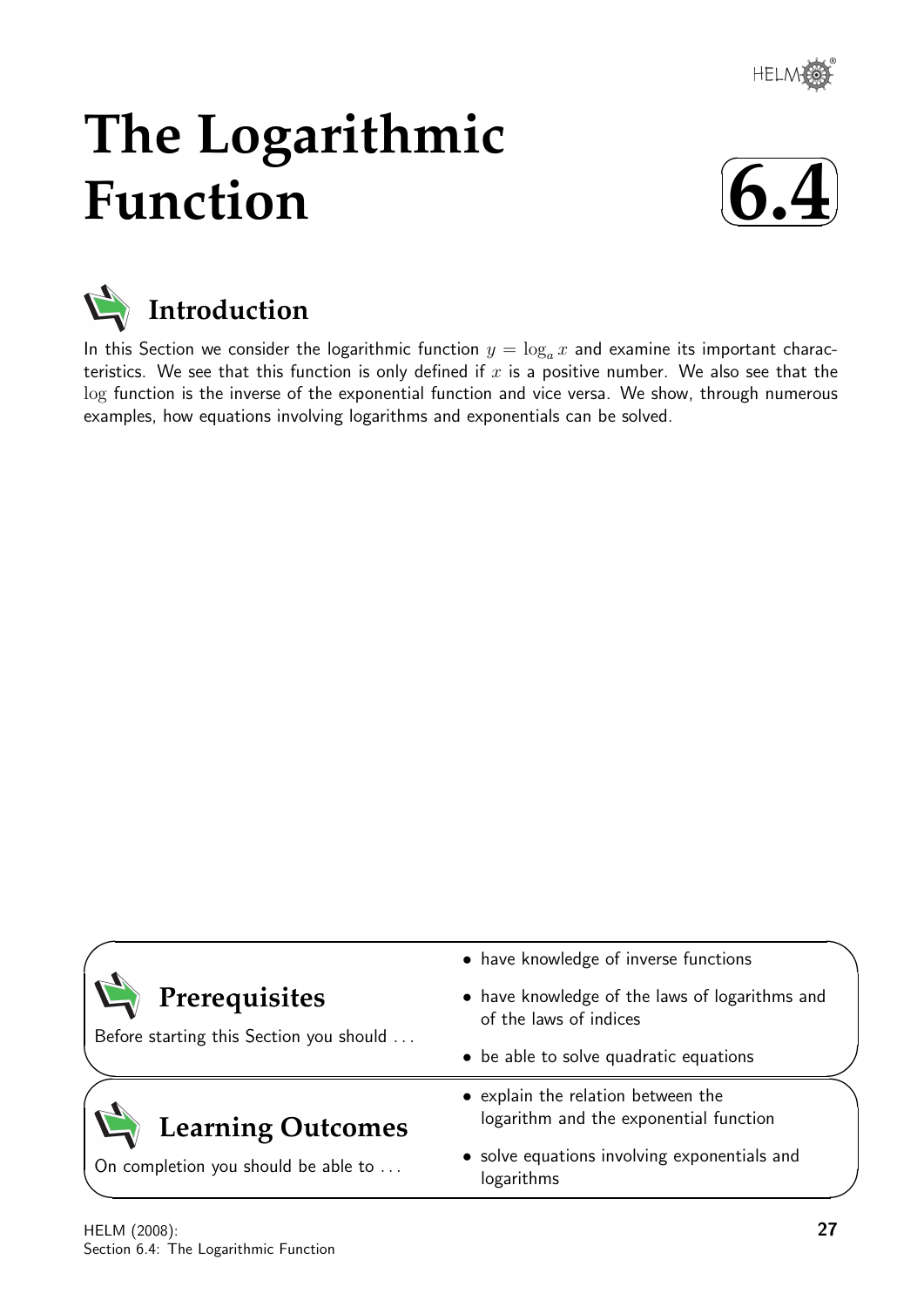## **1. The logarithmic function**

In Section 6.3 we introduced the operation of taking logarithms which reverses the operation of exponentiation.

If 
$$
a > 0
$$
 and  $a \neq 1$  then  $x = a^y$  implies  $y = \log_a x$ 

In this Section we consider the log function in more detail. We shall concentrate only on the functions  $\log x$  (i.e. to base 10) and  $\ln x$  (i.e. to base e). The functions  $y = \log x$  and  $y = \ln x$  have similar characteristics. We can never choose  $x$  as a negative number since  $10^y$  and  $e^y$  are each always positive. The graphs of  $y = \log x$  and  $y = \ln x$  are shown in Figure 5.



Figure 5: Logarithmic and exponential functions

From the graphs we see that both functions are one-to-one so each has an inverse function - the inverse function of  $\log_a x$  is  $a^x$ . Let us do this for logs to base 10.

# **2. Solving equations involving logarithms and exponentials**

To solve equations which involve logarithms or exponentials we need to be aware of the basic laws which govern both of these mathematical concepts. We illustrate by considering some examples.

**Example 6**  
Solve for the variable x: (a) 
$$
3 = 10^x
$$
, (b)  $10^{x/4} = \log 3$ , (c)  $\frac{1}{17 - e^x} = 4$ 

### Solution

(a) Here we take logs (to base 10 because of the term  $10<sup>x</sup>$ ) of both sides to get

$$
\log 3 = \log 10^x = x \log 10 = x
$$

where we have used the general property that  $\log_a A^k = k \log_a A$  and the specific property that  $log 10 = 1$ . Hence  $x = log 3$  or, in numerical form,  $x = 0.47712$  to 5 d.p.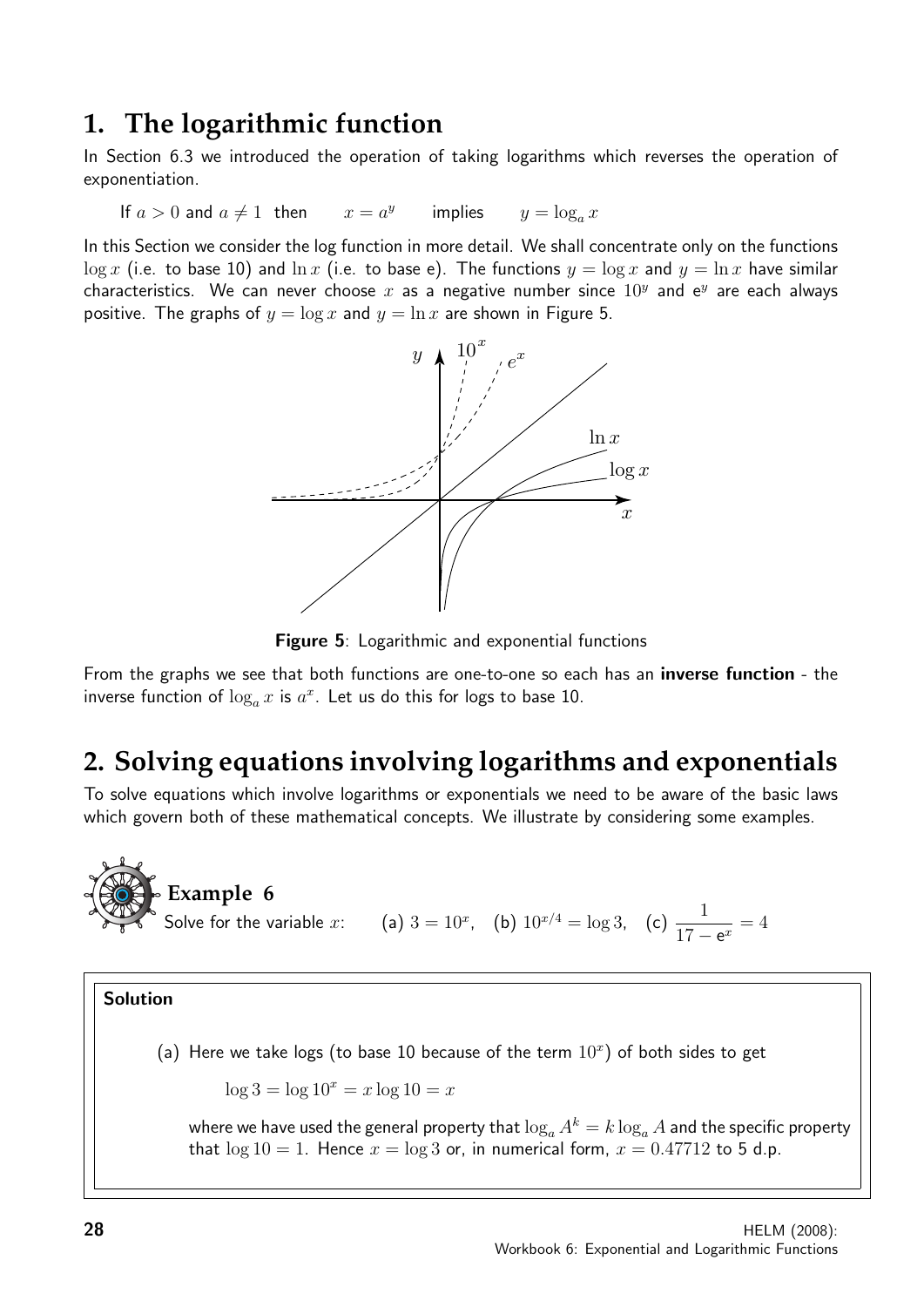

## Solution (contd.)

(b) The approach used in (a) is used here. Take logs of both sides:  $\log(10^{x/4}) = \log(\log 3)$ 

that is 
$$
\frac{x}{4} \log 10 = \log(\log 3) = \log(0.4771212) = -0.3213712
$$

So, since  $log 10 = 1$ , we have  $x = 4(-0.3213712) = -1.28549$  to 5 d.p.

(c) Here we simplify the expression before taking logs.

1  $17 - e^x$  $= 4$  implies  $1 = 4(17 - e^x)$ 

or  $4e^x = 4(17) - 1 = 67$  so  $e^x = 16.75$ . Now taking natural logs of both sides (because of the presence of the  $e^x$  term) we have:

 $ln(e^x) = ln(16.75) = 2.8183983$ 

But  $\ln(e^x) = x \ln e = x$  and so the solution to  $\frac{1}{15}$  $\frac{1}{17 - e^x} = 4$  is  $x = 2.81840$  to 5 d.p.



First solve for  $e^x$  by taking square roots of both sides:

## Your solution

 $(e^x)^2 = 50$  implies  $e^x =$ 

#### Answer

 $(e^x)^2 = 50$  implies  $e^x =$ √  $50 = 7.071068$ . Here we have taken the positive value for the square root since we know that exponential functions are always positive.

Now take logarithms to an appropriate base to find  $x$ :

#### Your solution

 $e^x = 7.071068$  implies  $x =$ 

#### Answer

 $e^x = 7.071068$  implies  $x = \ln(7.071068) = 1.95601$  to 5 d.p.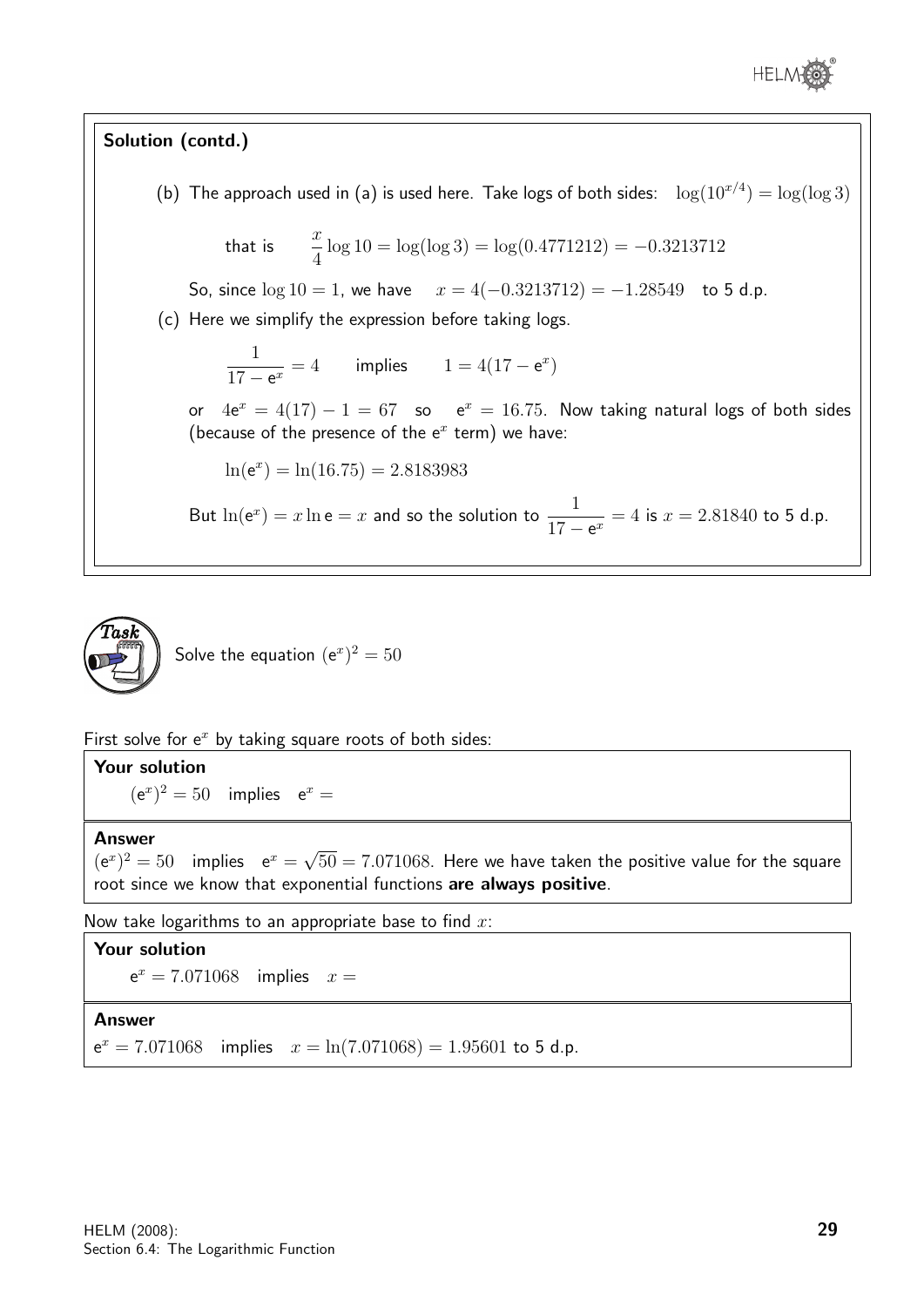

First simplify the expression as much as possible (divide both sides by  $e^x$ ):

Your solution  $e^{2x} = 17e^x$  implies  $\frac{e^{2x}}{x}$  $\frac{c}{e^x} = 17$  so

## Answer

 $e^{2x}$  $\frac{c}{e^x} = 17$  implies  $e^{2x-x} = 17$  so  $e^x = 17$ 

Now complete the solution for  $x$ :

## Your solution

 $e^x = 17$  implies  $x =$ 

### Answer

 $x = \ln(17) = 2.8332133$ 



## Solution

We first simplify this expression by multiplying through by  $10^x$  (to eliminate the term  $10^{-x})$ :

$$
10^{x}(10^{x}) - 10^{x}(5) + 10^{x}(6(10^{-x})) = 0
$$

or

 $(10<sup>x</sup>)<sup>2</sup> - 5(10<sup>x</sup>) + 6 = 0$  since  $10<sup>x</sup>(10<sup>-x</sup>) = 10<sup>0</sup> = 1$ 

We realise that this expression is a **quadratic equation**. Let us put  $y = 10^x$  to give

 $y^2 - 5y + 6 = 0$ 

Now, we can factorise to give

 $(y-3)(y-2) = 0$  so that  $y = 3$  or  $y = 2$ 

For each of these values of y we obtain a separate value for x since  $y = 10^x$ .

**Case 1** If  $y = 3$  then  $3 = 10^x$  implying  $x = \log 3 = 0.4771212$ 

**Case 2** If  $y = 2$  then  $2 = 10^x$  implying  $x = \log 2 = 0.3010300$ 

We conclude that the equation  $10^x - 5 + 6(10^{-x}) = 0$  has two possible solutions for x: either  $x = 0.4771212$  or  $x = 0.3010300$ , to 7 d.p.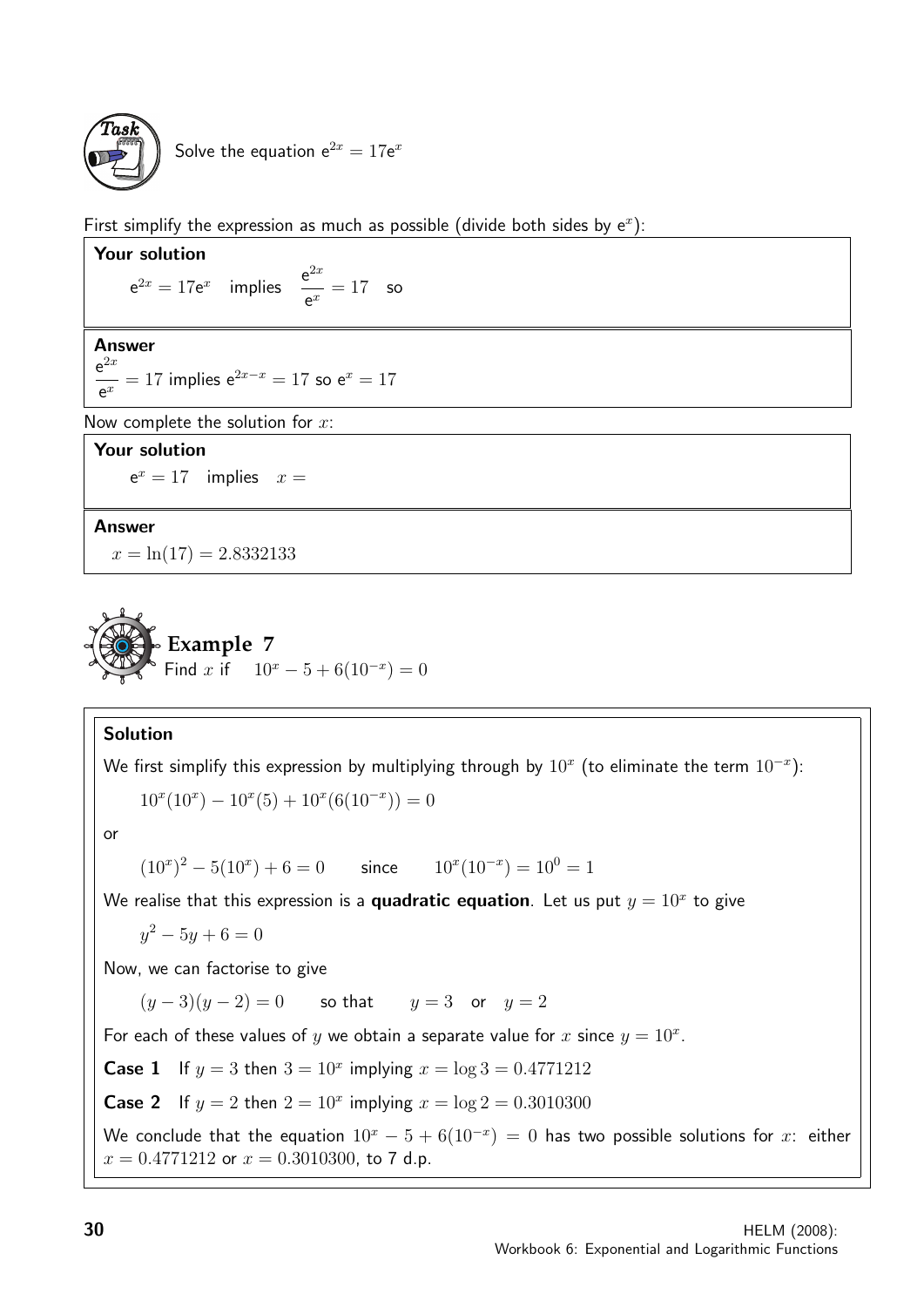

First write this equation as a quadratic in the variable  $y = e^x$  remembering that  $e^{2x} \equiv (e^x)^2$ .

Your solution If  $y = e^x$  then  $2e^{2x} - 7e^x + 3 = 0$  becomes Answer  $2y^2 - 7y + 3 = 0$ Now solve the quadratic for  $y$ : Your solution  $2y^2 - 7y + 3 = 0$  implies  $(2y)$   $)(y) = 0$ Answer  $(2y-1)(y-3)=0$  therefore  $y=\frac{1}{2}$ 2 or  $y=3$ Finally, for each of your values of  $y$ , find  $x$ : Your solution If  $y =$ 1 2 then  $\frac{1}{2}$ 2  $= e^x$  implies  $x =$ If  $y = 3$  then  $3 = e^x$  implies  $x =$ Answer

 $x = -0.693147$  or  $x = 1.0986123$ 



The temperature  $T$  , in degrees C, of a chemical reaction is given by the formula  $T=80{\rm e}^{0.03t}\times\;t\geq0,$  where  $t$  is the time, in seconds.

Calculate the time taken for the temperature to reach  $150^{\circ}$  C.

Answer  $150 = 80e^{0.03t} \Rightarrow 1.875 = e^{0.03t} \Rightarrow \ln(1.875) = 0.03t \Rightarrow t = \frac{\ln(1.875)}{0.03}$ 0.03 This gives  $t = 20.95$  to 2 d.p. So the time is 21 seconds.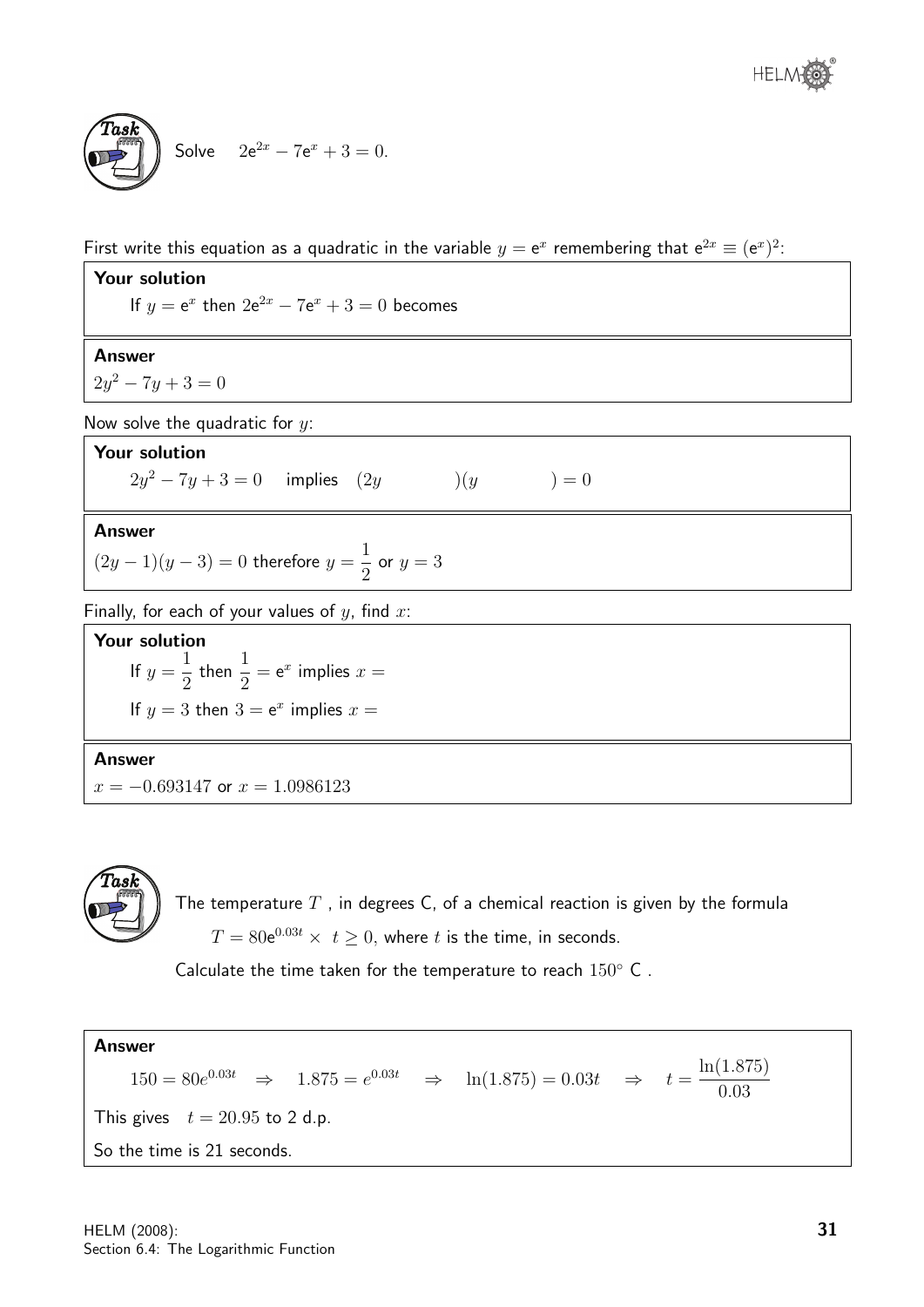

## **Engineering Example 1**

## **Arrhenius' law**

## Introduction

Chemical reactions are very sensitive to temperature; normally, the rate of reaction increases as temperature increases. For example, the corrosion of iron and the spoiling of food are more rapid at higher temperatures. Chemically, the probability of collision between two molecules increases with temperature, and an increased collision rate results in higher kinetic energy, thus increasing the proportion of molecules that have the activation energy for the reaction, i.e. the minimum energy required for a reaction to occur. Based upon his observations, the Swedish chemist, Svante Arrhenius, proposed that the rate of a chemical reaction increases exponentially with temperature. This relationship, now known as Arrhenius' law, is written as

$$
k = k_0 \exp\left(\frac{-E_a}{RT}\right) \tag{1}
$$

where k is the reaction rate constant,  $k_0$  is the frequency factor,  $E_a$  is the activation energy, R is the universal gas constant and  $T$  is the absolute temperature. Thus, the reaction rate constant,  $k$ , depends on the quantities  $k_0$  and  $E_a$ , which characterise a given reaction, and are generally assumed to be temperature independent.

### Problem in words

In a laboratory, ethyl acetate is reacted with sodium hydroxide to investigate the reaction kinetics. Calculate the frequency factor and activation energy of the reaction from Arrhenius' Law, using the experimental measurements of temperature and reaction rate constant in the table:

| 310                 | -350 |
|---------------------|------|
| 7.757192   110.9601 |      |

### Mathematical statement of problem

Given that  $k = 7.757192$  s<sup>-1</sup> at  $T = 310$  K and  $k = 110.9601$  s<sup>-1</sup> at  $T = 350$  K, use Equation (1) to produce two linear equations in  $E_a$  and  $k_0$ . Solve these to find  $E_a$  and  $k_0$ . (Assume that the gas constant  $R = 8.314$  J K<sup>-1</sup> mol<sup>-1</sup>.)

### Mathematical analysis

Taking the natural logarithm of both sides of (1)

$$
\ln k = \ln \left\{ k_0 \, \exp\left(\frac{-E_a}{RT}\right) \right\} = \ln k_0 - \frac{E_a}{RT}
$$

Now inserting the experimental data gives the two linear equations in  $E_a$  and  $k_0$ 

$$
\ln k_1 = \ln k_0 - \frac{E_a}{RT_1} \tag{2}
$$

$$
\ln k_2 = \ln k_0 - \frac{E_a}{RT_2} \tag{3}
$$

where  $k_1 = 7.757192$ ,  $T_1 = 310$  and  $k_2 = 110.9601$ ,  $T_2 = 350$ .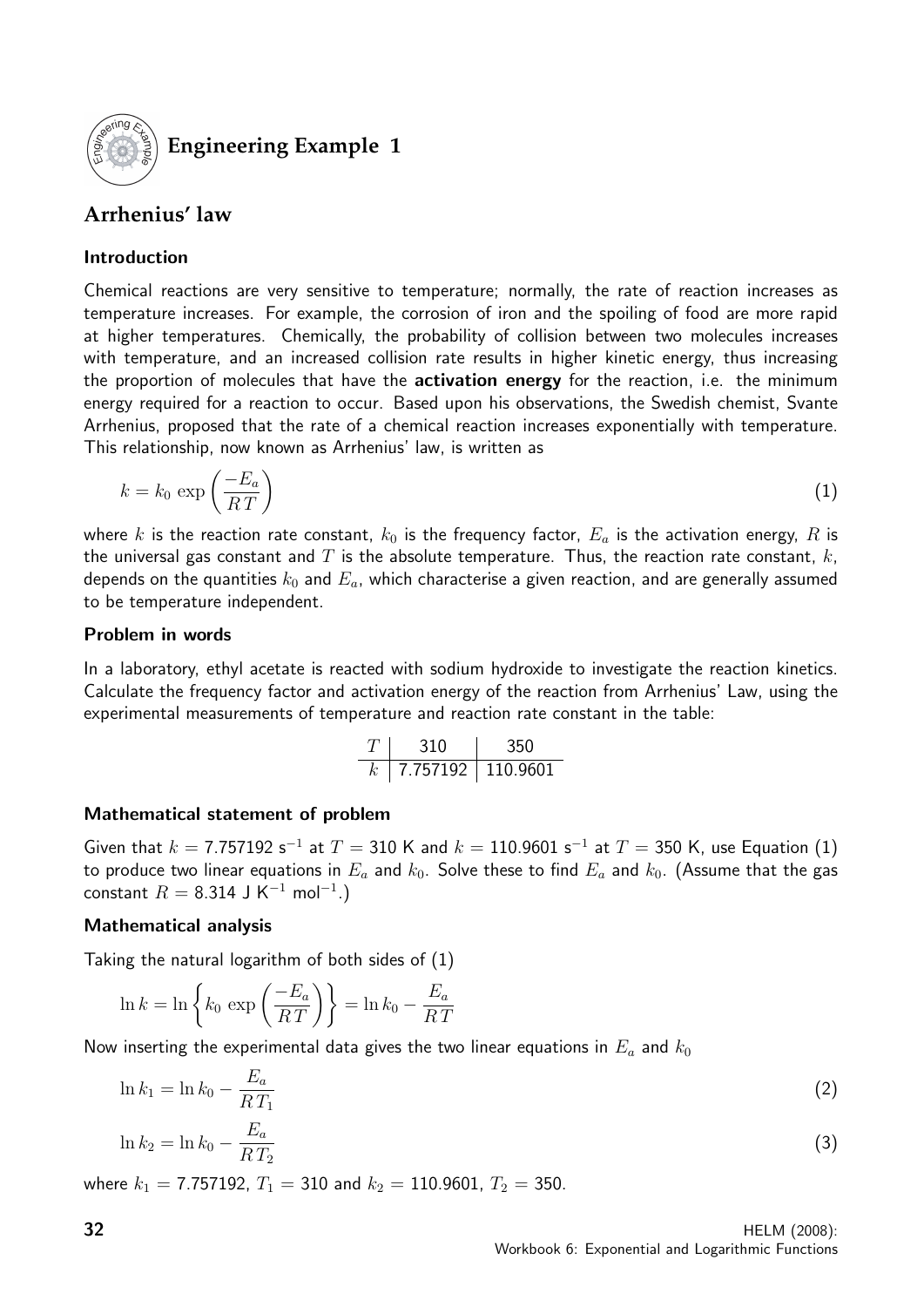Firstly, to find  $E_a$ , subtract Equation (2) from Equation (3)

$$
\ln k_2 - \ln k_1 = \frac{E_a}{RT_1} - \frac{E_a}{RT_2} = \frac{E_a}{R} \left(\frac{1}{T_1} - \frac{1}{T_2}\right)
$$

so that

$$
E_a = \frac{R\left(\ln k_2 - \ln k_1\right)}{\left(\frac{1}{T_1} - \frac{1}{T_2}\right)}
$$

and substituting the values gives

 $E_a = 60000$  J mol<sup>-1</sup> = 60 kJ mol<sup>-1</sup>

Secondly, to find  $k_0$ , from  $(2)$ 

$$
\ln k_0 = \ln k_1 + \frac{E_a}{RT_1} \qquad \Rightarrow \qquad k_0 = \exp\left(\ln k_1 + \frac{E_a}{RT_1}\right) = k_1 \, \exp\left(\frac{E_a}{RT_1}\right)
$$

and substituting the values gives

$$
k_0 = 1.0 \times 10^{11} \, \text{s}^{-1}
$$



The reaction

$$
2NO_2(g)\longrightarrow 2NO(g)+O_2(g)
$$

has a reaction rate constant of  $1.0 \times 10^{-10}$  s $^{-1}$  at 300 K and activation energy of 111 kJ mol<sup>-1</sup> = 111 000 J mol<sup>-1</sup>. Use Arrhenius' law to find the reaction rate constant at a temperature of 273 K.

## Your solution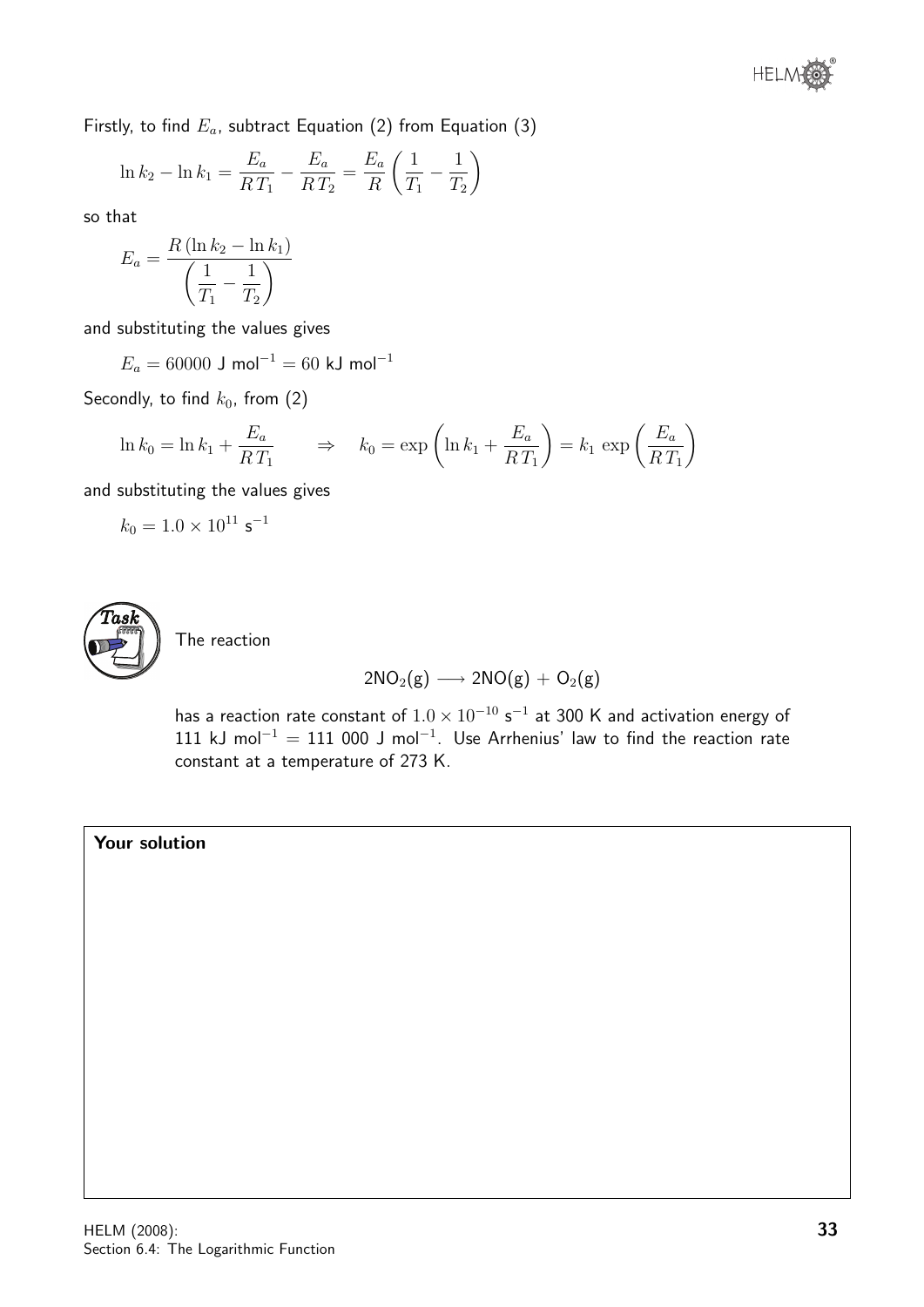Answer Rearranging Arrhenius' equation gives

$$
k_0 = k \, \exp\left(\frac{E_a}{RT}\right)
$$

Substituting the values gives  $k_0 = 2.126 \times 10^9$  s<sup>-1</sup>

Now we use this value of  $k_0$  with  $E_a$  in Arrhenius' equation (1) to find k at  $T = 273$  K

$$
k = k_0 \exp\left(\frac{-E_a}{RT}\right) = 1.226 \times 10^{-12} \text{ s}^{-1}
$$



For a chemical reaction with frequency factor  $k_0=0.5$  s $^{-1}$  and ratio  $E_a/R=\rm 800$ K, use Arrhenius' law to find the temperature at which the reaction rate constant would be equal to  $0.1~{\sf s}^{-1}.$ 

## Your solution

#### Answer

Rearranging Equation (1)

$$
\frac{k}{k_0} = \exp\left(\frac{-E_a}{RT}\right)
$$

Taking the natural logarithm of both sides

$$
\ln\left(\frac{k}{k_0}\right) = \frac{-E_a}{RT}
$$

so that

$$
T = \frac{-E_a}{R \ln(k/k_0)} = \frac{E_a}{R \ln(k_0/k)}
$$
  
Substituting the values gives  $T = 497$  K

As a final example we consider equations involving the hyperbolic functions.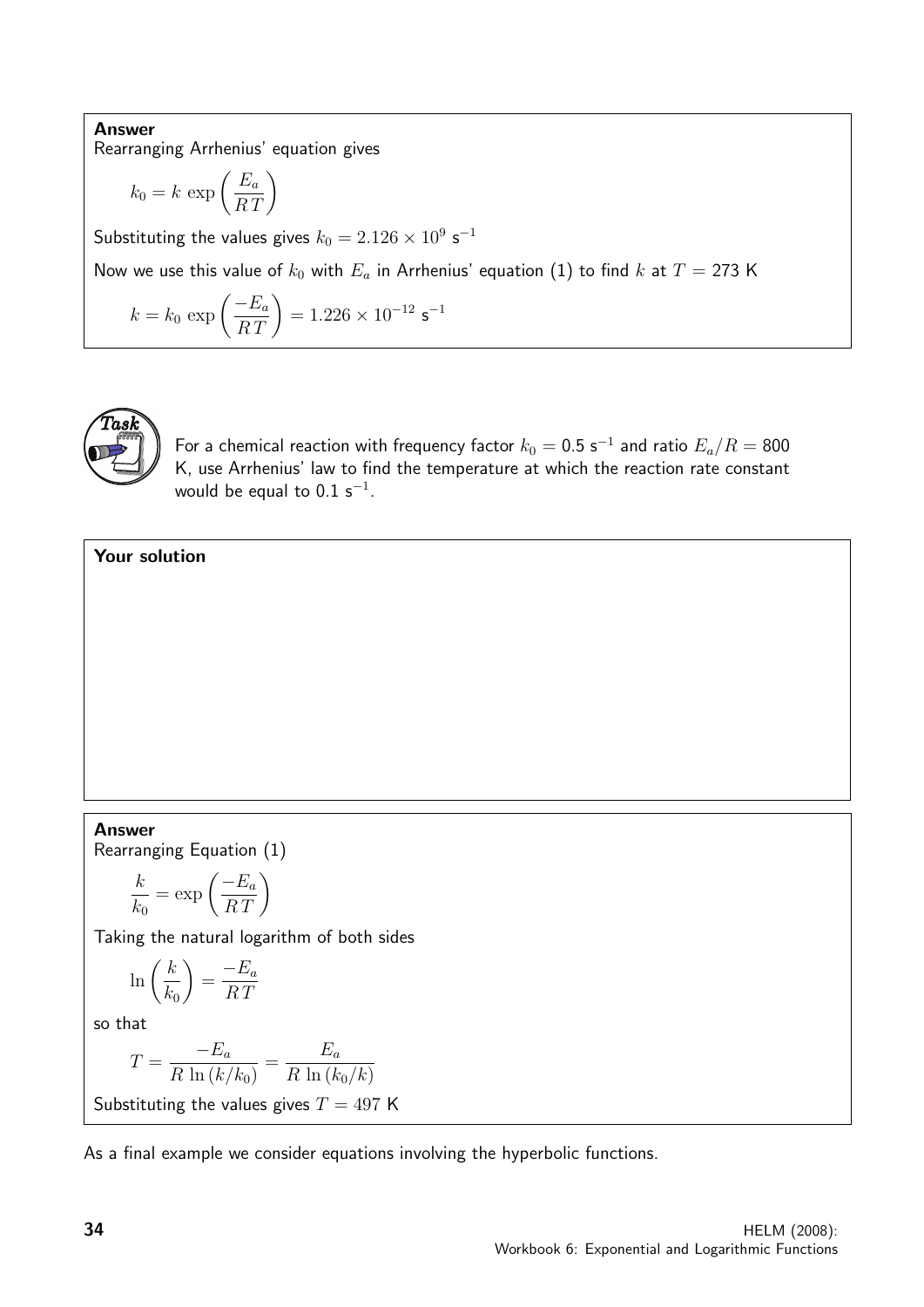

(a)  $\cosh 3x = 1$  (b)  $\cosh 3x = 2$  (c)  $2 \cosh^2 x = 3 \cosh 2x - 3$ 

## Solution

(a) From its graph we know that 
$$
\cosh x = 0
$$
 only when  $x = 0$ , so we need  $3x = 0$  which implies  
\n $x = 0$ .  
\n(b)  $\cosh 3x = 2$  implies  $\frac{e^{3x} + e^{-3x}}{2} = 2$  or  $e^{3x} + e^{-3x} - 4 = 0$   
\nNow multiply through by  $e^{3x}$  (to eliminate the term  $e^{-3x}$ ) to give  
\n $e^{3x}e^{3x} + e^{3x}e^{-3x} - 4e^{3x} = 0$  or  $(e^{3x})^2 - 4e^{3x} + 1 = 0$   
\nThis is a quadratic equation in the variable  $e^{3x}$  so substituting  $y = e^{3x}$  gives  
\n $y^2 - 4y + 1 = 0$  implying  $y = 2 \pm \sqrt{3}$  so  $y = 3.7321$  or  $0.26795$   
\n $e^{3x} = 3.7321$  implies  $x = \frac{1}{3} \ln 3.7321 = 0.439$  to 3 d.p.  
\n $e^{3x} = 0.26795$  implies  $x = \frac{1}{3} \ln 0.26795 = -0.439$  to 3 d.p.  
\n(c) We first simplify this expression by using the identity:  $\cosh 2x = 2 \cosh^2 - 1$ . Thus the original  
\nequation  $2 \cosh^2 x = 3 \cosh 2x - 3$  becomes  $\cosh 2x + 1 = 3 \cosh 2x - 3$  or, when written in terms  
\nof exponentials:  
\n $\frac{e^{2x} + e^{-2x}}{2} = 3(\frac{e^{2x} + e^{-2x}}{2}) - 4$   
\nMultiplying through by  $2e^{2x}$  gives  $e^{4x} + 1 = 3(e^{4x} + 1) - 8e^{2x}$  or, after simplifying:  
\n $e^{4x} - 4e^{2x} + 1 = 0$   
\nWriting  $y = e^{2x}$  we easily obtain  $y^2 - 4y + 1 = 0$  with solution (using the quadratic formula):  
\n $y = \frac{4 \pm \sqrt{16 - 4}}{2} = 2 \pm \sqrt$ 

If 
$$
y = 2 - \sqrt{3}
$$
 then  $2 - \sqrt{3} = e^{2x}$  implying  $x = -0.65848$  to 5 d.p.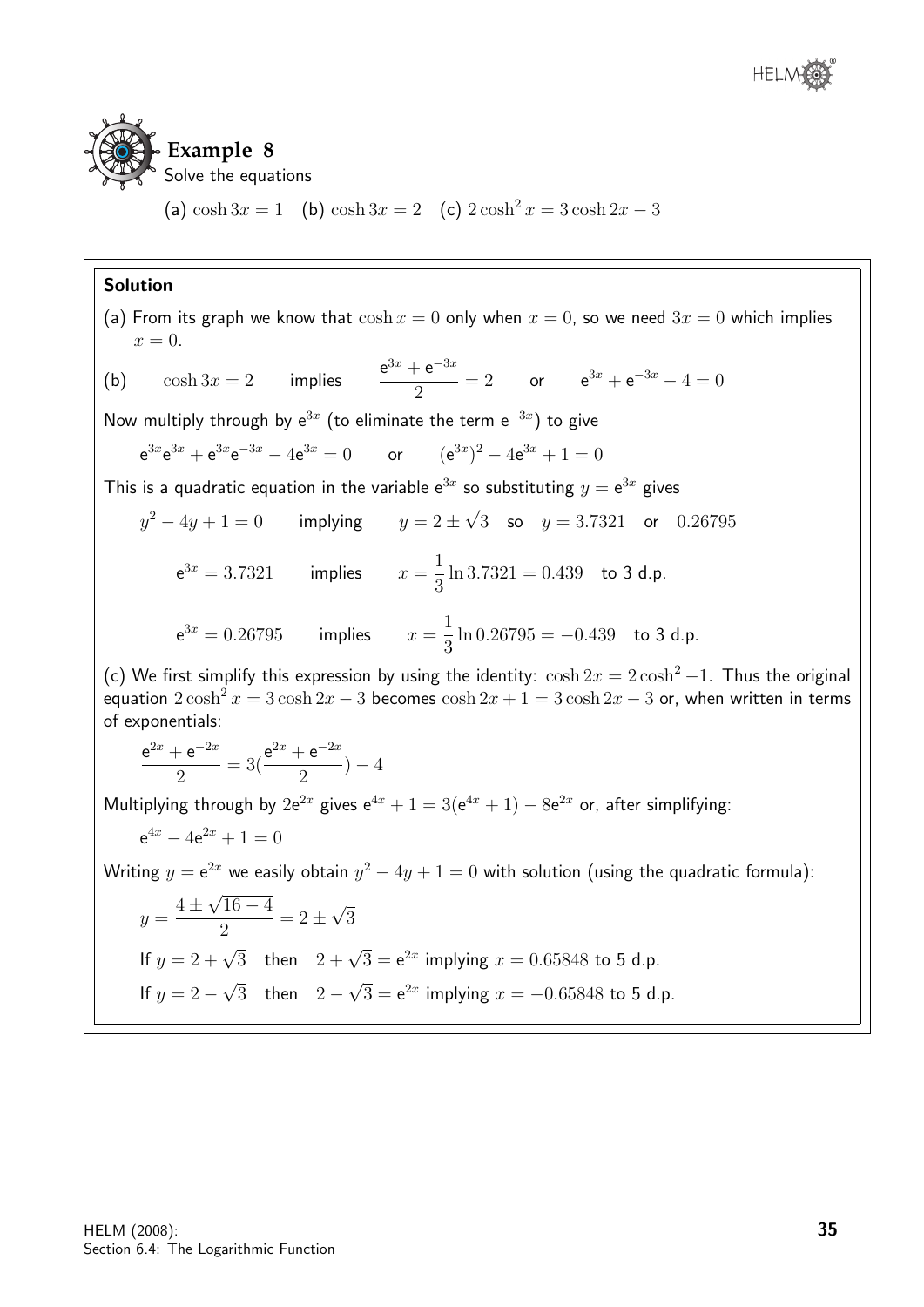

Find the solution for x if  $\tanh x = 0.5$ .

First re-write  $\tanh x$  in terms of exponentials:

| Your solution                                                                                                                                  |
|------------------------------------------------------------------------------------------------------------------------------------------------|
| $\tanh x =$                                                                                                                                    |
| <b>Answer</b><br>$\tanh x = \frac{e^x - e^{-x}}{e^x + e^{-x}} = \frac{e^{2x} - 1}{e^{2x} + 1}$                                                 |
| Now substitute into $\tanh x = 0.5$ :                                                                                                          |
| Your solution<br>$\tanh x = 0.5$ implies $\frac{e^{2x} - 1}{e^{2x} + 1} = 0.5$ so, on simplifying, $e^{2x} =$                                  |
| Answer<br>$\frac{e^{2x}-1}{e^{2x}+1}=0.5$ implies $(e^{2x}-1)=\frac{1}{2}(e^{2x}+1)$ so $\frac{e^{2x}}{2}=\frac{3}{2}$ so, finally, $e^{2x}=3$ |
| Now complete your solution by finding $x$ .                                                                                                    |
| Your solution                                                                                                                                  |
| $e^{2x} = 3$ so $x =$                                                                                                                          |

## Answer

 $x =$ 1 2  $ln 3 = 0.549306$ 

Alternatively, many calculators can directly calculate the inverse function  $\tanh^{-1}$ . If you have such a calculator then you can use the fact that

 $\tanh x = 0.5$  implies  $x = \tanh^{-1} 0.5$  to obtain directly  $x = 0.549306$